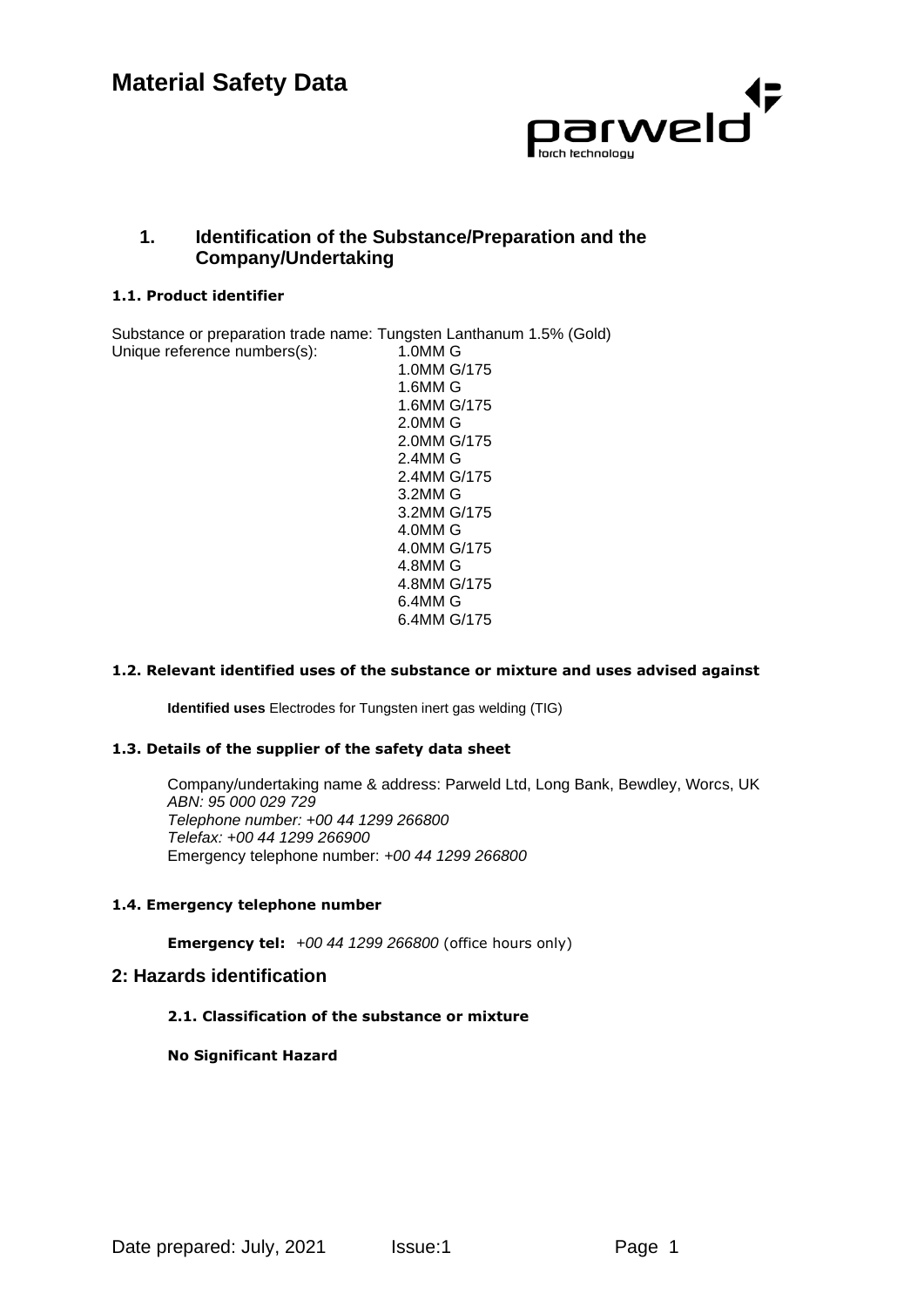

#### **2.2. Label elements**

**Signal words:** 

#### **Precautionary statements:**

#### **2.3. Other hazards**

**PBT:** This product is not identified as a PBT/vPvB substance

#### **3. Composition/information on ingredients**

#### **3.1. Hazardous ingredients**

| Tungsten        | Conc.<br>$88-100\%$ % | <b>CAS</b><br>7440-33-7 | 231-143-9 | <b>EINECS</b> Symbols/Risk phrases |
|-----------------|-----------------------|-------------------------|-----------|------------------------------------|
| Lanthanum oxide | $1 - 2%$              | 1312-81-8 215-200-5     |           |                                    |

#### **4: First aid measures**

#### **4.1. Description of first aid measures**

#### **Skin contact: None**

**Eye contact: Rinse immediately with plenty of water for 15 minutes holding the eyelids open. Seek medical attention if irritation or symptoms persist. Contact lenses should be removed. Wash with water.**

**Ingestion: Rinse mouth and drink plenty of water .**

**Inhalation: Move the exposed person to fresh air. Seek medical attention if there are any adverse symptoms.**

**4.2 Most important symptoms and effects, both acute and delayed Eye contact:** There may be irritation and redness.

**Delayed / immediate effects:** Immediate effects can be expected after short-term exposure

**4.3. Indication of any immediate medical attention and special treatment needed**

**Immediate / special treatment:** Eye bathing equipment should be available on the premises.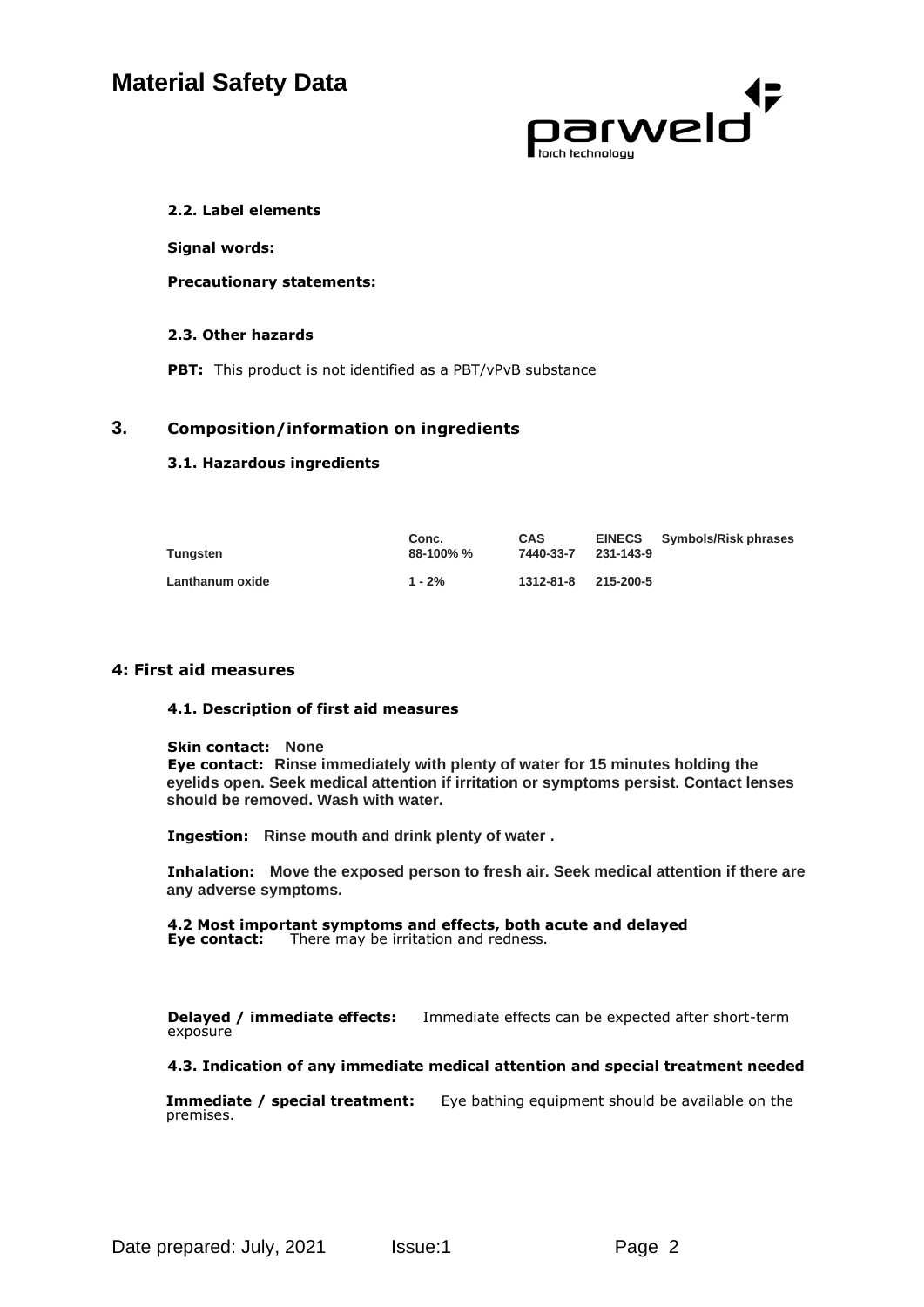

### **5: Fire-fighting measures**

#### **5.1. Extinguishing media**

**Water,** A,B,C and Class D dry powder

#### **5.2. Special hazards** arising from the substance or mixture

Exposure hazards: In combustion produces Tungsten Trioxide WO<sub>3</sub> (CAS1314-35-8).

#### **5.3. Advice for fire-fighters**

Advice for fire-fighters: Wear self-contained breathing apparatus. Wear protective clothing to prevent contact with skin and eyes

## **6. Accidental release measures**

| Personal precautions             | Ensure adequate ventilation of the working area                                                                                                                           |
|----------------------------------|---------------------------------------------------------------------------------------------------------------------------------------------------------------------------|
| <b>Environmental precautions</b> | Do not allow product to enter drains. Prevent further spillage if<br>safe.                                                                                                |
| Clean up methods                 | Absorb with inert, absorbent material. Sweep up. Transfer to<br>suitable, labelled containers for disposal. Clean spillage area<br>thoroughly with plenty of soapy water. |

## **7. Handling and storage**

Handling Avoid contact with eyes and skin. Ensure adequate ventilation of the working area. Adopt best Manual Handling considerations when handling, carrying and dispensing. .

Storage No special requirements

## **8. Exposure Controls**

| 8.1 Exposure limits<br>Tungsten | 7440-33-7 TWA 5 mg/m3 ST 10 mg/m3 |  |  |
|---------------------------------|-----------------------------------|--|--|
| Lanthanum                       | N/A                               |  |  |

| 8.2 Controls                |                                                  |
|-----------------------------|--------------------------------------------------|
| <b>Engineering measures</b> | Ensure adequate ventilation of the working area. |
| <b>Hand protection</b>      | Gloves or hand protection cream                  |
| Eye protection              | safety spectacles                                |
| <b>Protective equipment</b> | Wear protective clothing.                        |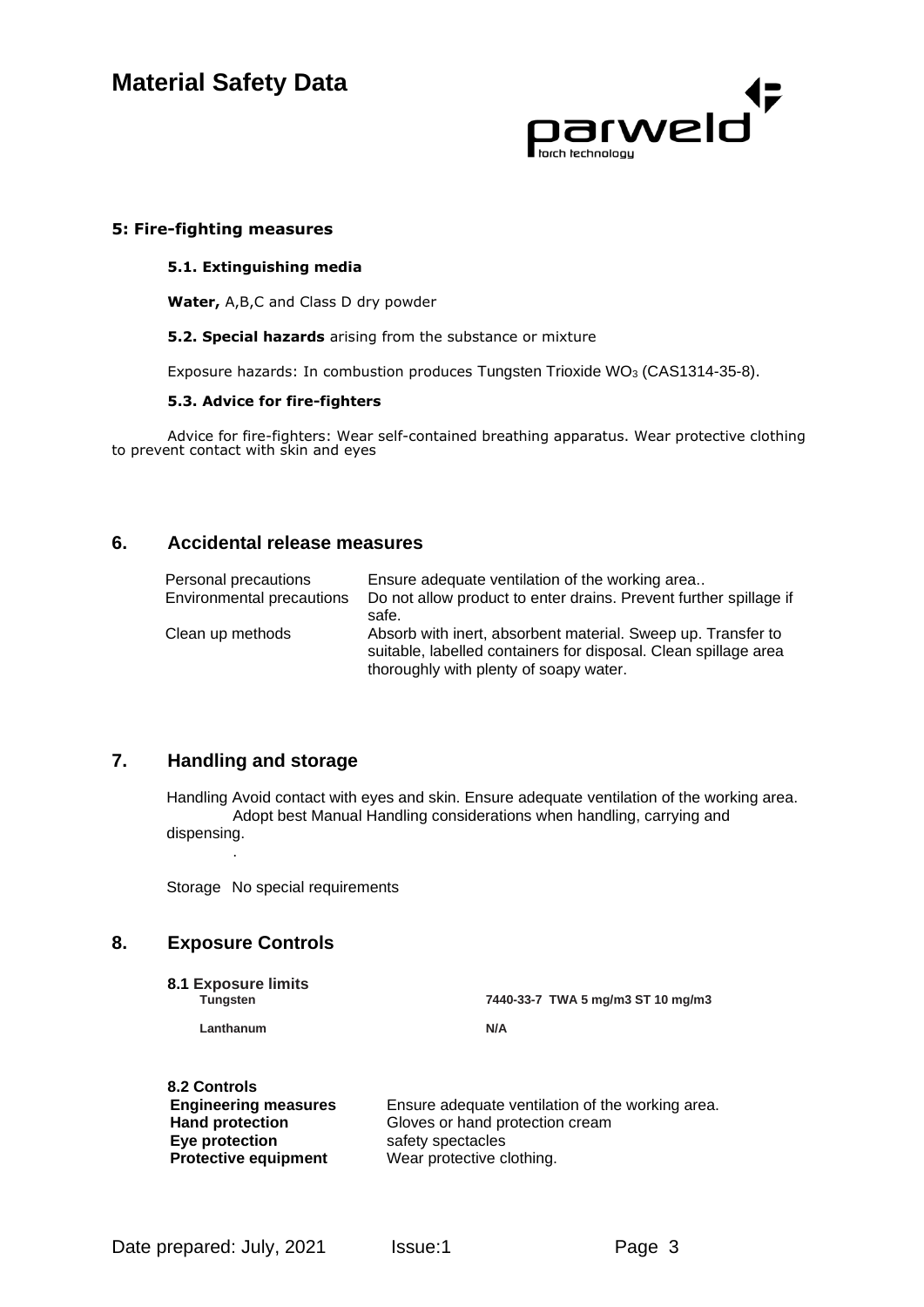



**Reparatory protection** Particulate filtering mask (P2 type) recommended where dust or aerosols are produced.



## **9. Physical and chemical properties**

| Appearance: | Physical form: | Solid.              |
|-------------|----------------|---------------------|
|             | Appearance:    | Metallic grey rods. |
|             | Odour:         | None.               |

Important relevant safety parameters:

|                                      | Value         | Unit  | Test method       | (67/548/EEC) Mel |  |
|--------------------------------------|---------------|-------|-------------------|------------------|--|
| Flame point                          | Non Flammable |       |                   |                  |  |
| Relative density (20 <sup>°</sup> C) | 19.3          | q/cm3 | <b>DIN 51 757</b> |                  |  |
| Solubility (20 <sup>°</sup> C)       | insoluble     |       |                   |                  |  |
| pH value (20°C), 5%                  | N/A           |       |                   |                  |  |
| Melting point                        | 3680 $°C$     |       |                   |                  |  |
| Boiling point                        | 5900 °C       |       |                   |                  |  |
| <b>Freezing Point</b>                | N/A           |       |                   |                  |  |

## **10. Stability and reactivity**

| Stability           | Stable under normal conditions.                                       |
|---------------------|-----------------------------------------------------------------------|
| Conditions to avoid | Oxidation in presence of Oxygen at increase temperature (600 °C plus) |
| Materials to avoid  | Peroxides. Strong acids.                                              |

## **11. Toxicological information**

No Acute oral, dermal or respiratory toxicity

```
Tungsten LD_{50} oral Rat >2000 mg/KG<br>LD<sub>50</sub> dermal Rat >2000 mg/KG
                  LD_{50} dermal Rat
                  LD<sub>50</sub> respiratory Rat > 5.4mg/l 4Hr exposure
```